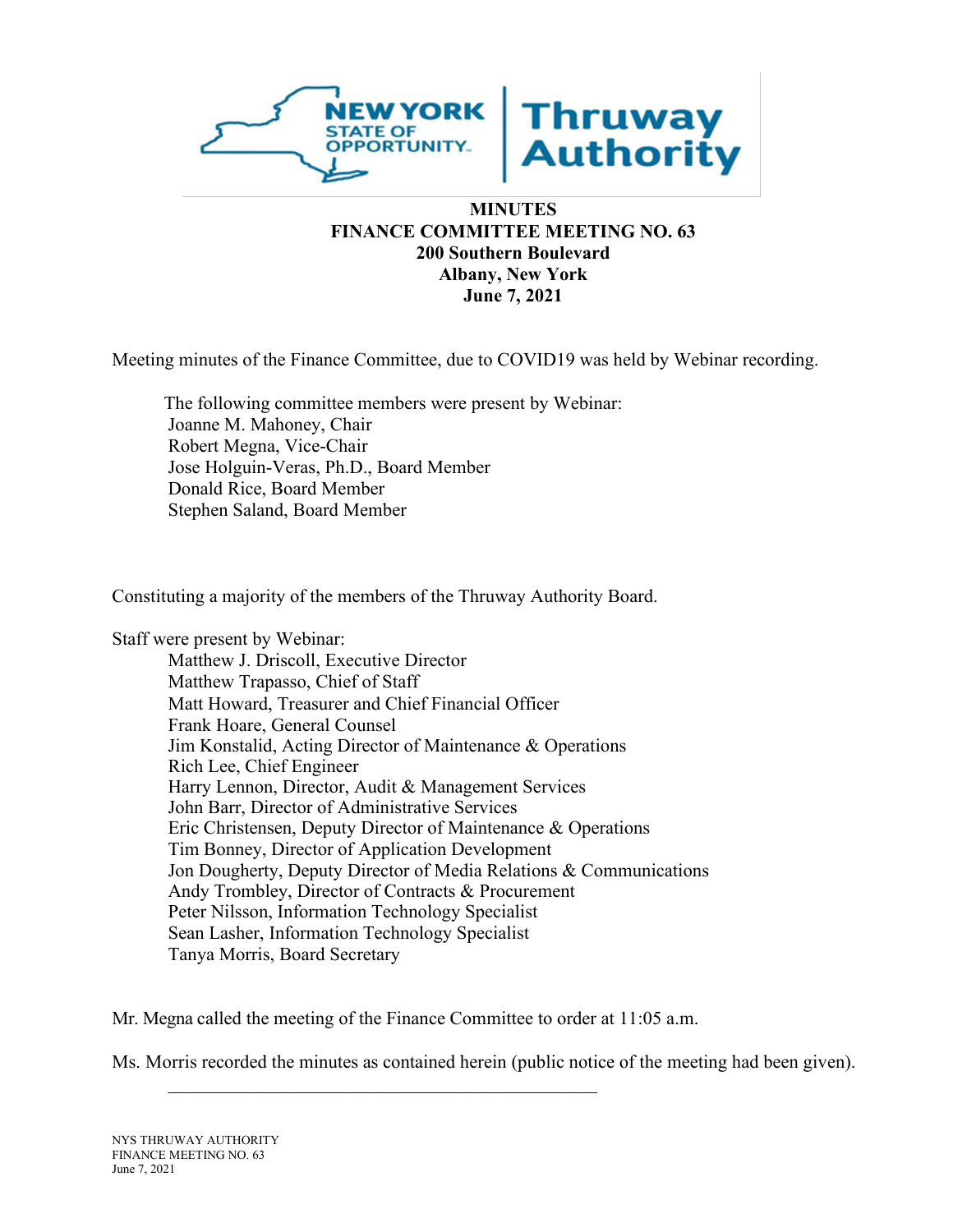## **Item 1 Approval of Minutes of the Finance Committee Meeting No. 62**

Upon motion duly made and seconded, the Finance Committee approved the minutes of the previous meeting held on March 29, 2021.

#### **Item 2 Review and Approval of the Financial Reports for January, February & March 2021**

A discussion of the Financial Reports was undertaken by the members. The details of the presentation by Mr. Howard and Committee Members' comments and questions with respect thereto are included in the audio recording of the meeting maintained in the Authority's records.

Whereafter, upon motion duly made and seconded, the Finance Committee approved the Financial Reports for January, February & March 2021and authorized their submission to the Authority Board for consideration.

#### **Item 3 Investment Transactions –First Quarter 2021**

The Committee reviewed the Authority's Investment Transactions – First Quarter 2021. The details of the presentation by Mr. Howard and Committee Members' comments and questions with respect thereto are included in the audio recording of the meeting maintained in the Authority's records.

Whereafter, upon motion duly made and seconded, without any objections, the Finance Committee approved the Authority's Investment Transactions – First Quarter 2021 and authorized its submission to the Authority Board for consideration.

## **Item 4**

**Approving the Twentieth Supplemental Resolution, Authorizing the Issuance of General Revenue Bonds, Series O, Approving the Forms of Certain Related Documents and Authorizing an Authorized Officer to Execute Any Other Necessary Documents Related Thereto**

The Committee Reviewed and Approved of Authority's Approving the Twentieth Supplemental Resolution, Authorizing the Issuance of General Revenue Bonds, Series O, Approving the Forms of Certain Related Documents and Authorizing an Authorized Officer to Execute Any Other Necessary Documents Related Thereto.

The details of the presentation by Mr. Howard and Committee Members' comments and questions with respect thereto are included in the audio recording of the meeting maintained in the Authority's records.

Whereafter, upon motion duly made and seconded, without any objections, the Finance Committee approved the Authority's Series O Item and authorized its submission to the Authority Board for consideration.